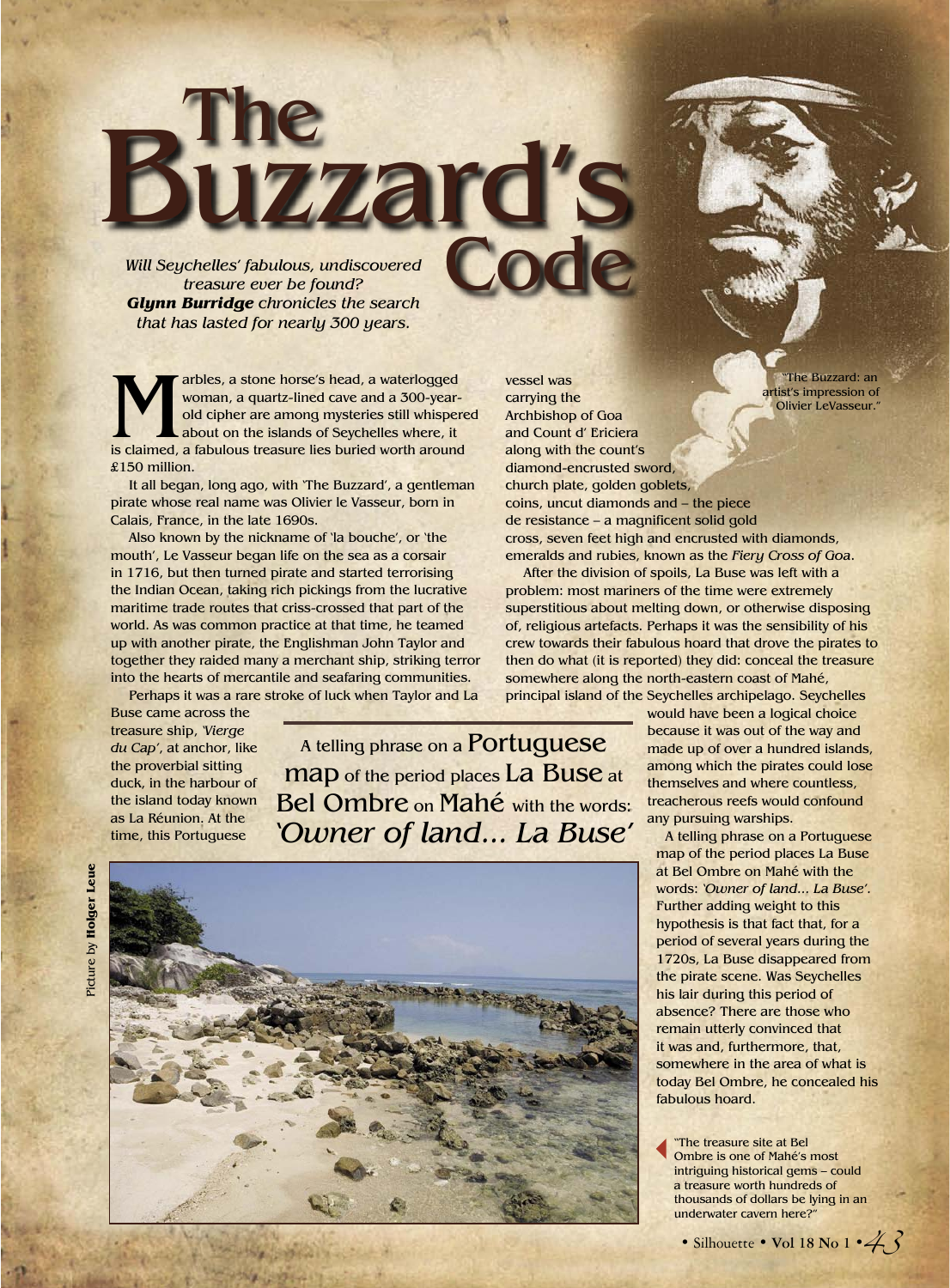

Having previously worked with ciphers, he was in a good position to begin deciphering the cryptogram and, the very first day he visited the suspected site of the treasure at Bel Ombre, he unearthed two vital clues – the *musca*, or fly, and the distinctive *key hole* that someone had chiselled into the flaking granite at the water's edge. Cruise Wilkins was convinced that he had discovered the very place to which the papers referred: the location of La Buse's treasure.

Wilkins found himself in the reverse situation to most treasure hunters: he had, before him, a promising treasure site which he now

For La Buse, the pirate's life came to an end in 1730. In that year he was spotted while working as a ship's pilot on the island of Madagascar. La Buse was taken back to La Réunion, the scene of his greatest success, where he was sentenced to a pirate's fate – death by hanging.

Olivier du Vasseur was taken to the gallows on 17<sup>th</sup> July 1730 where a fair crowd had assembled to witness his execution. Many in the crowd would have been pirates themselves and it may well have been they that he had in mind when he suddenly threw a bundle of parchments skywards with the taunt: *'find my treasure, who can!'*

It seems that several copies were made of these documents, chief among which was what is today known as a pig-pen cipher containing 17 lines of Greek and Hebrew letters. As they gave no clear indication where the treasure was buried, over time interest in the papers would have waned, although copies found their way into various libraries and archives in France, La Réunion and Madagascar, where they slumbered for almost 200 years.

It was not until 1923 that Mrs. Rose Savy, walking her beachfront property in Bel Ombre, Mahé, discovered strange markings on the rocks, revealed after a particularly ferocious storm. With her curiosity aroused, she then made some excavations which unearthed skeletons with gold earrings lying nearby.

As chance would have it, a nephew of Mrs. Savy happened to work in archives and was familiar with the La Buse papers. With these, eventually, in her hands, she must have felt that she was finally getting somewhere but, unable to decipher La Buse's cryptogram, her quest for the treasure soon hit a dead end.

For some years the papers made the circuit of local adventurers and would-be treasure hunters until they caught the eye of a man who would raise the hunt for the La Buse cache to another level. This was Reginald Cruise Wilkins, ex-Coldstream Guardsman and white hunter fron Nairobi who had made his way to Seychelles to convalesce after a bout of malaria. He arrived on the islands in 1947 and, from the moment and laid eyes on the papers, was in no doubt about their significance.

had to match to a 200-year-old set of cryptic clues in order to determine the precise location of the treasure amid huge granite boulders, crevasses and possible subterranean caverns on one side, and steep, densely forested mountainside on the other. He knew that if he could only discern a pattern in the clues and, more importantly, find in them a relevance to the terrain around him, then there could be no doubt that he was on the right track.

Returning to Nairobi to decipher the papers with the help of period French and German dictionaries, Wilkins discovered a possible connection between certain letters and numerals which, in his opinion, denoted bearings and measurements of distance. With the aid of the dictionaries, he also managed to translate some lines of text, one referring to a *'woman, waterlogged'*, another to *'Jason'*. Suspecting that the quest was somehow connected to mythology and astronomy, Wilkins returned to Seychelles where he began excavating in earnest with a team of 23 men. He was greatly encouraged when, after unearthing further signs and symbols, he discovered two letters that corresponded exactly to markings in the cryptogram. However, the biggest breakthrough was yet to come; a flat stone discovered on nearby Mount Simpson upon which detailed compass bearings had been engraved showed that this was the central point in relation to which La Buse's maps and diagrams must have been charted. A frantic search ensued which proved fruitless until Wilkins realised that the unit of measurement for feet (30.48 cm) that he was using, was not the correct one, but rather the old French measurement of 32.4 cm. New calculations led him to the beachfront, to a spot just feet from the high water mark.

Wilkins's excitement must have reached fever pitch when he found that the retaining wall he was obliged to build there to keep the water and sand at bay while he worked, lay precisely atop another one that someone had constructed earlier for presumably the same purpose! Then, when his downward-digging labourers reached ten feet they struck granite; to be precise, the granite statue of a waterlogged-woman. Andromeda!